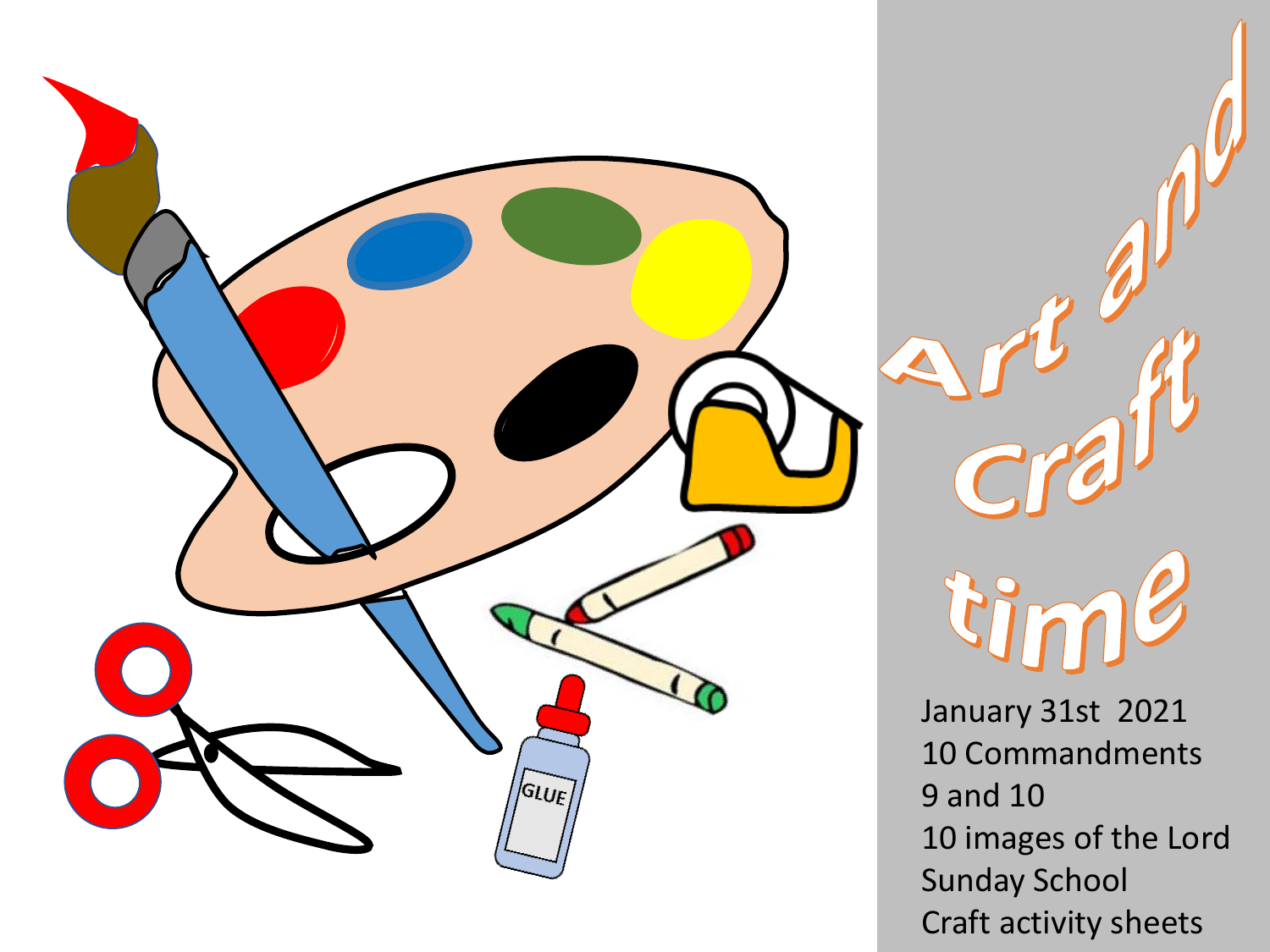## Juniors

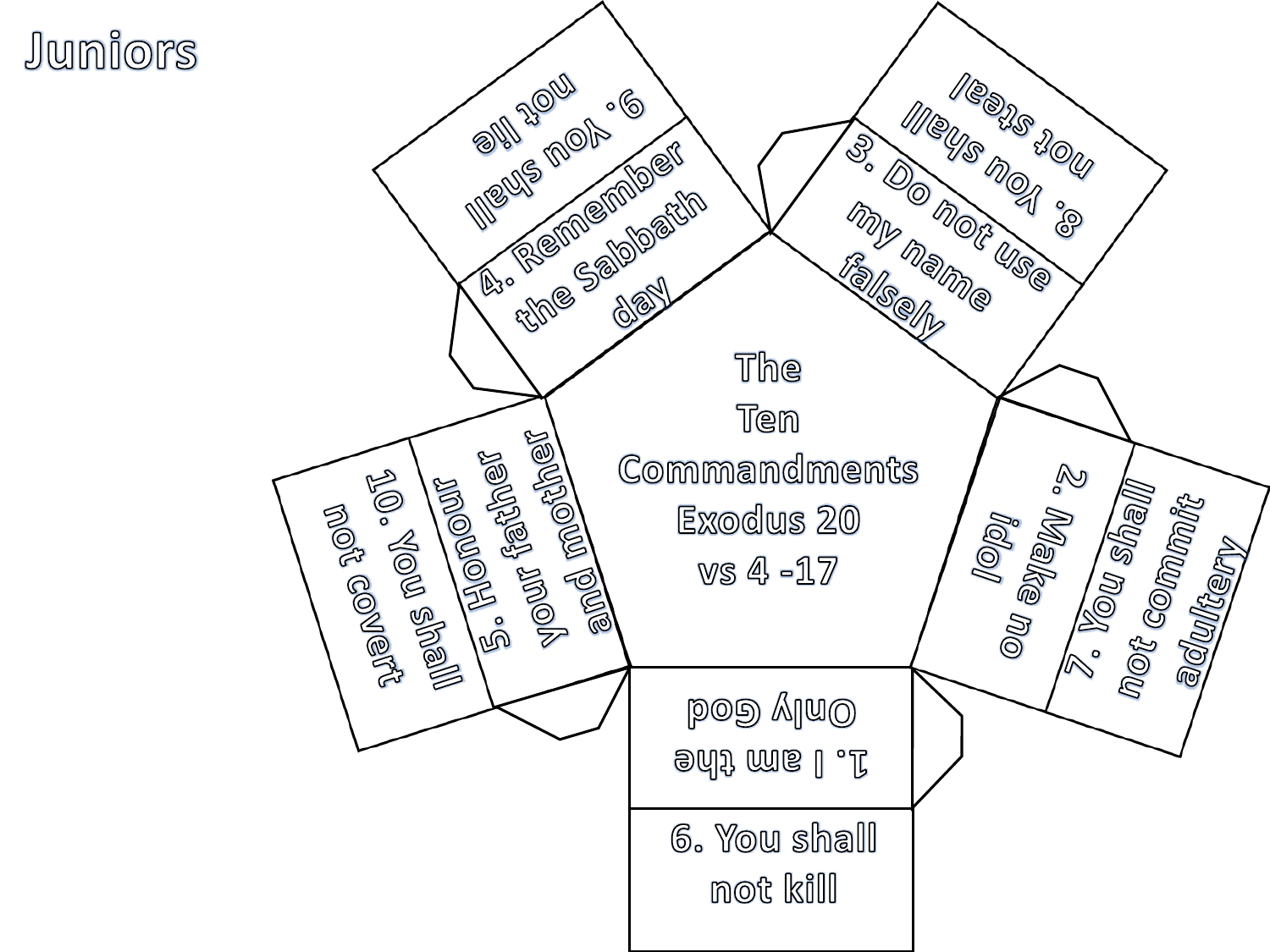

| eniors             |              | Η            |                |          | S      | W            |              | Y | M | A            | K      | E            | A            | N            |   | D | O |    | H  | H            |          |                   | M            | Q           |              | E              | F.     | Y            |
|--------------------|--------------|--------------|----------------|----------|--------|--------------|--------------|---|---|--------------|--------|--------------|--------------|--------------|---|---|---|----|----|--------------|----------|-------------------|--------------|-------------|--------------|----------------|--------|--------------|
|                    | D            |              | H E            |          |        |              |              |   |   |              |        |              |              | H            | G | Z | N | F  | F  |              | F        | H.                |              | С           | B            | $\mathsf{R}$   | D      | F            |
|                    | С            | 1            | $\overline{0}$ |          |        |              |              |   |   |              |        |              |              | G            | Ő | С |   | G  | B  | O            | B        | $S_{\mathcal{C}}$ | D            | $\mathsf S$ | H            | F              | P      | A            |
| Find the missing   | U            |              | $\Omega$       | M        | M      | A            | <b>N</b>     | D | M | F            | N      | T            | S            |              |   | X |   | H. | N  | U            | M        |                   |              |             | A            | Z              | D      | U            |
| part of the        | G            | E            | X              | $\Omega$ | D      | U            | S            |   | 2 | $\Omega$     |        |              |              | K.           | A | Y | G |    | D  | $\mathsf{R}$ |          |                   | B            | E           | W            | X              | K      | O            |
| commandment an     |              | V            | S              |          | 4      |              |              |   | 8 |              |        |              |              |              |   | M | O | Z  |    | Q            | G        | H.                | $\mathsf{S}$ | A           | $\vee$       | Τ              | W      | N            |
| fill in the tables | M            | Z            | A              | H        |        | O            | R            | G | J | L            | O      | U            | $\mathsf{R}$ | D            | B | R | D | X. | A  | $\mathsf{F}$ | $H \mid$ |                   | С            |             |              | O              | G      | $\mathsf{F}$ |
| below.             |              | A            | M              | E.       | F.     | A            |              | S | E |              | Y      | G            |              | K.           | W | D | X | F  |    | S            | F        | H.                |              | U           | $\mathsf{O}$ | Q              | G      | F            |
|                    | W            |              | A              |          | X      | K            | R            | P | E | $\mathsf{R}$ |        | S            |              | F            | A |   | Η | E  | R  | A            | N        | D                 | M            | 0           |              | Η              | E      | $\mathsf{R}$ |
| All missing words  | B            |              | K              | Q        | V      | С            | К            |   |   |              | P      | S            |              | F            | H | D | E |    | H  | B            | P        | G                 | P            |             | Z            | Q              |        | B            |
| are vertical or    | V            | F            | E              | Q        | W      | V            | H            | F | P | K            | U      | U            | O            | H            |   | G | Z |    | F  | B            | G        | E                 | V            | X           | N            | D              | B      |              |
| horizontal.        | E            | S            | A              |          | G      | V            | E            | N | D | M            |        | Q            |              |              | K | O | W | Τ  | V  | A            |          |                   | K.           | G           |              | M              | G      |              |
|                    | K            | N            | N              | N.       | X      |              | $\mathsf{V}$ | E | S | O            | $\vee$ | U            | E            | S            |   | P | Q | A  | A  | $\mathsf T$  |          | $A$ $M$           | Y            | V           |              | $\mathsf B$    | D      | $\mathsf C$  |
| Happy hunting      | W            | G            |                | G        | K.     |              | D            | A | E | N            | O      | $\mathsf{S}$ | $\mathsf{R}$ | $\mathsf{C}$ | W | Q | O | N. |    | H            | Q        | Q                 |              |             | E            | Z              |        | $\mathsf C$  |
|                    | V            | $\mathsf{R}$ | D              |          | J      | M            |              | U | Q | G            | O      | O            |              | $\vee$       | F | D | U | F  | К  | D            | B        | D                 | P            |             | К            | S              | X      | $\mathsf{R}$ |
|                    | W            | Z            | $\mathsf O$    |          | Y      | $\mathsf{R}$ | Z            | G | N | K            | A      | Y            | Z            | D            | Z | G | F |    | G  | A            | Z        | M                 | Y            | Υ           | U            |                | Z      |              |
|                    | $\mathsf{R}$ | P            |                | O        | $\vee$ | Z            | C            | O |   | $M$ $M$      |        | Τ            | A            | $\mathsf{D}$ | U |   |   | E. | R. | Y            |          | N M N             |              |             | F            | R <sub>1</sub> | $\vee$ | $\mathsf{K}$ |

| 1. I am the      |  |
|------------------|--|
| 2. You shall not |  |
| 3. Do not use my |  |
| 4. Remember the  |  |
| 5. Honour your   |  |

| 6. You shall not |                   |  |  |  |  |  |  |
|------------------|-------------------|--|--|--|--|--|--|
|                  | 7. You shall not  |  |  |  |  |  |  |
| 8. You shall not |                   |  |  |  |  |  |  |
| 9. You shall not |                   |  |  |  |  |  |  |
|                  | 10. You shall not |  |  |  |  |  |  |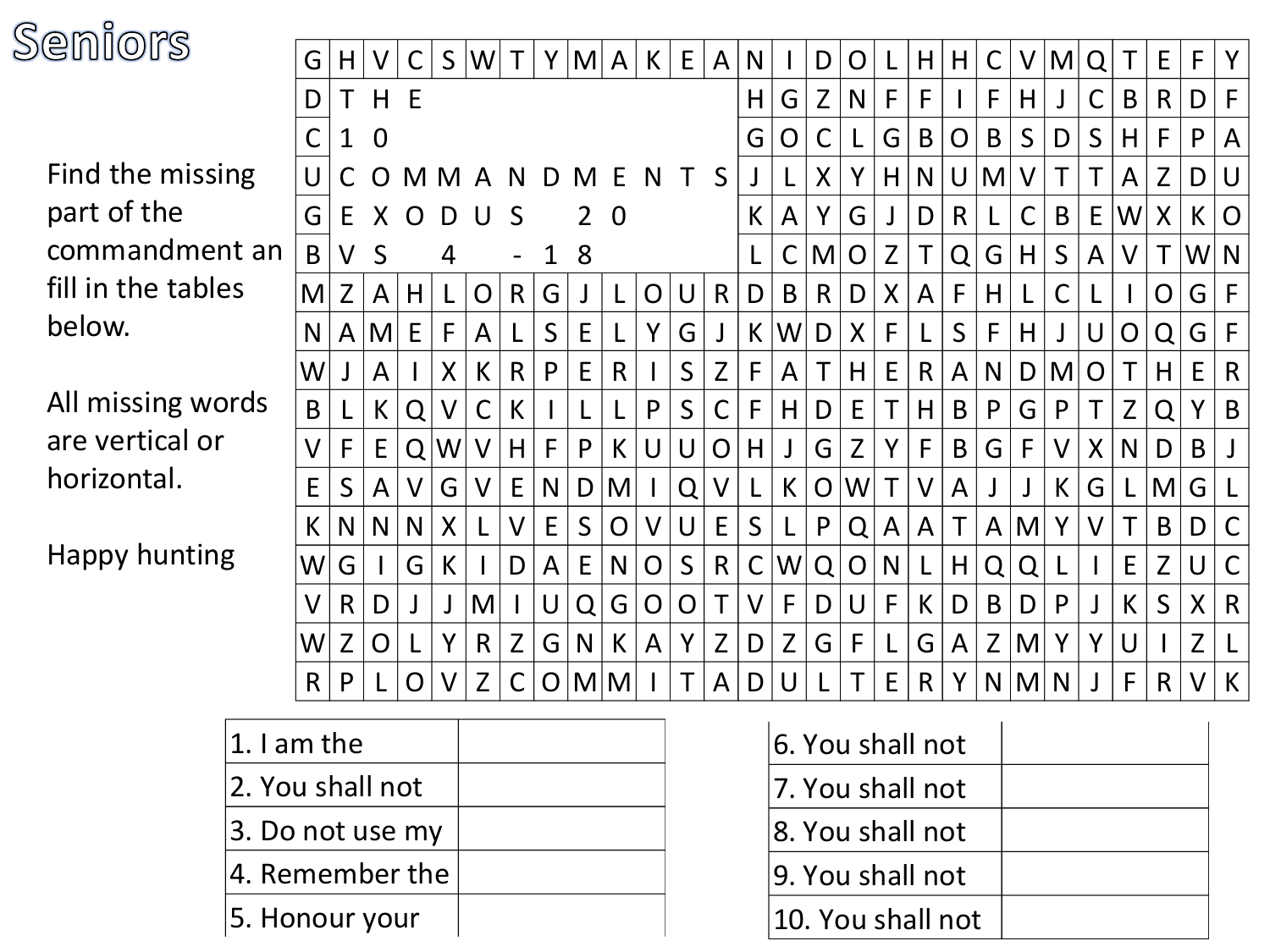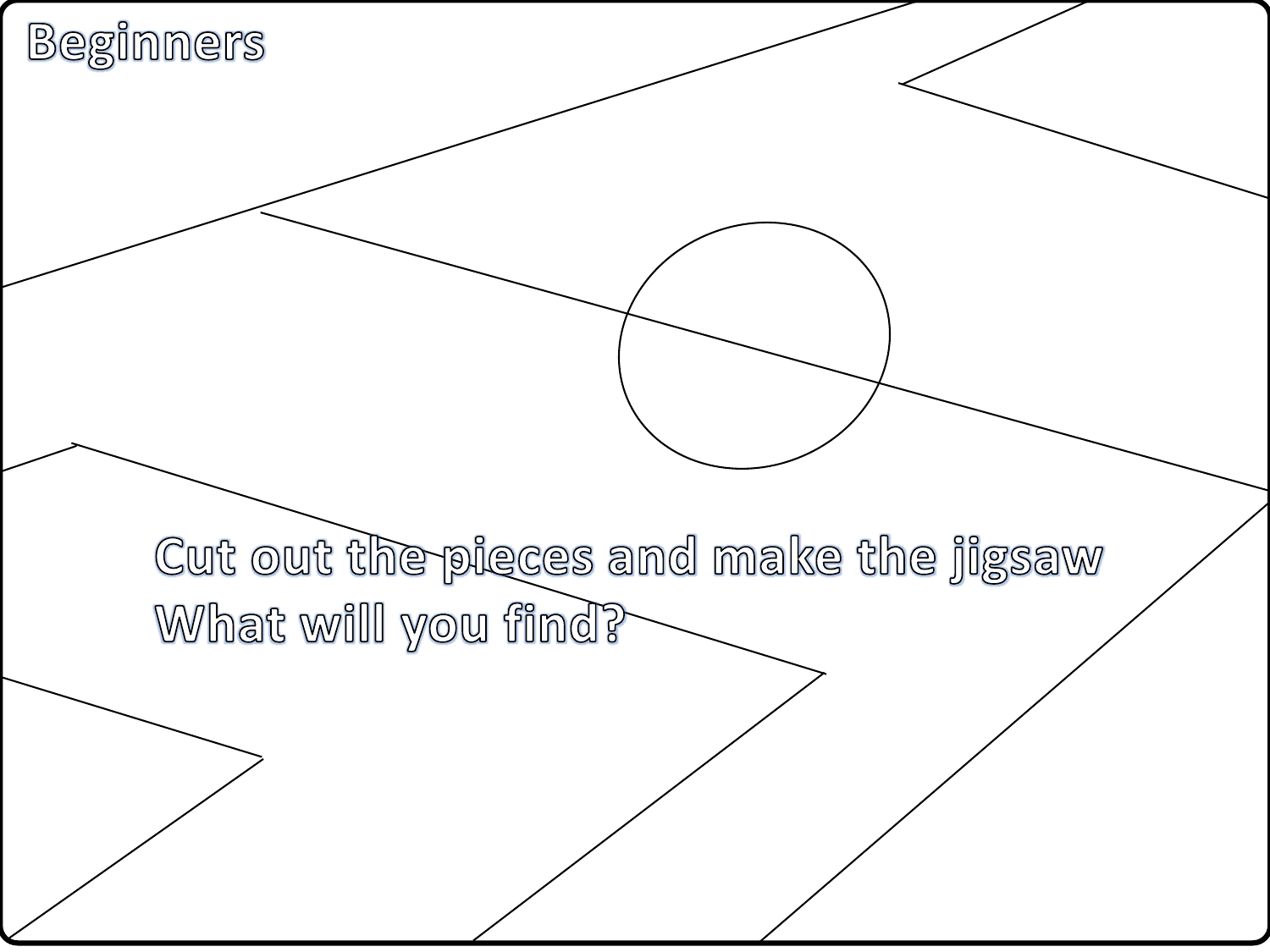